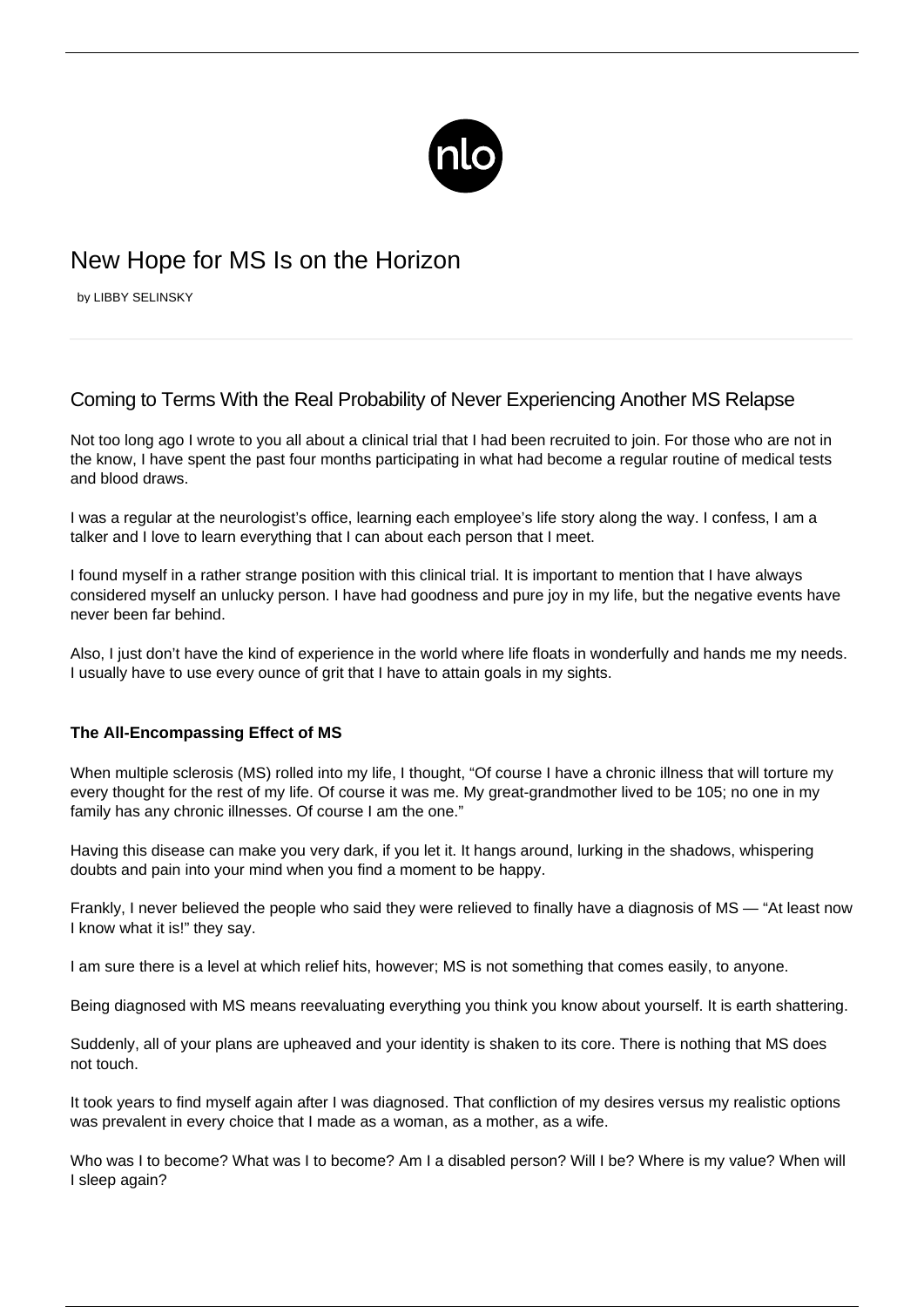Years of my life have been washed away to the doubt and fear of MS. The moments of worry have ticked away time in my life that could have been better spent.

The struggle becomes a salvage effort to shore up what is left and plan for a future that can shine through the loss. When we get to this point of acceptance, this mindset, is when we have finally healed as much as we can and we embrace this new version of ourselves that we have become.

I reached that acceptance a few years ago and my life has been better for it. I have been on a solid track of maintaining my body and ebbing the flow of MS and its aggressive pull on my body.

However, I have become accustomed to waking up five or six times a night. It is hard to believe it, but I have gone nearly 10 years without sleeping through the night.

I have been a happy person who is thriving, but I never healed enough to sleep — until a month ago.

### **The Return of Luck**

Like I said, I never considered myself a lucky person. I need to amend that statement now. I am a lucky person, it is just that my luck comes in extremes, separated by extreme lengths of time.

The phase of clinical trial I was on was a "dosing trial." This means that I was guaranteed to receive the drug and not a placebo.

I also benefitted from knowing the safety and efficacy of the drug before taking it.

This drug is very safe and I have felt no side effects at all. I take one pill every morning. Oh, and by the way, its efficacy is a 95 percent reduction in disease activity.

My last relapse, in May 2016, was the first one that I had had since September of 2008. I worked very hard to maintain my disease activity over the years and have been very fortunate to have kept my activity low.

Also, the timing of my most recent relapse was the key to where I am now. I walked into my neurologist's office the morning after his clinic had been chosen to take part in this trial. There are only 24 people in the country who have the chance to participate — and I was patient #1.

Next page: Libby recounts her conversation with her doctor after the study.

#### **New Hope**

The past few months have been incredibly emotional; I think I have been kept so preoccupied with the whole process of everything that I really didn't allow the questions to seep out until a month ago.

I was speaking with my neurologist on my final appointment for the study and the questions came out, one by one.

"My body is responding well to the medicine?"

"Yes."

"I had only one relapse in eight years when I was on a medicine that reduced my disease activity by only 45 percent?"

"Yes."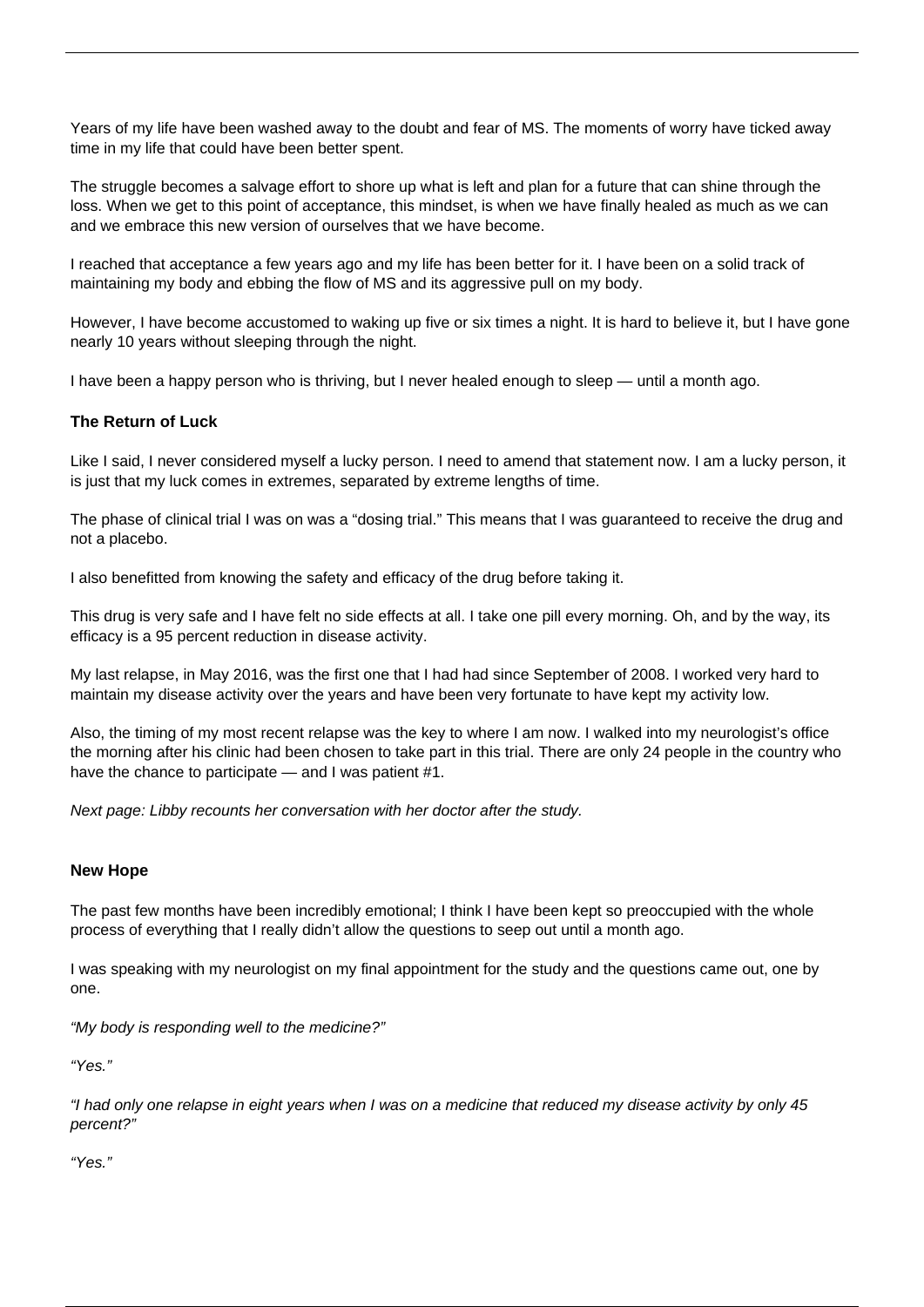"This medicine reduces my disease activity by 95 percent?"

"Yes."

"So if I did as well as I have with the medicine that only reduced my disease activity by 45 percent, then I have a good chance of never having another MS relapse again, as long as I am on this new medicine?"

"Yes."

" $Oh$ "

That was all I could say — "Oh."

What could I say? It was such a strange conversation. I cannot count the times I had imagined walking into the neurologist's office and having him walk up and give me a shot in the arm and then tell me I was cured.

This is definitely not a cure, but it is a new world for me and it showed up in the most unexpected way, and at such an unexpected time. It almost seems too soon or too easy.

### **So Many Questions**

I have been shy to talk about this. I am still trying to figure out what it all means.

Who am I now? Who will I be now? What will I be now? Is this really real?

I have been struggling to accept that this medicine will not make me sick. There are plenty of risks for sure, but so far I have been totally fine, which never happens with [MS medication](/ms-medication-side-effects/) and me.

The last medicine I was on stripped away my immune system to nothing. I am terrified of feeling confident in this medicine, of dreaming of my life again, only to have my body react negatively and find myself back to where I was just a few months ago.

Can I be a person who walks confidently through life? Can I sleep through the night with the knowledge that I will not wake up paralyzed?

A few months ago, the rational part of me was expected to acknowledge I had a solid chance of waking up some morning at least partially paralyzed. That is to be expected when you have MS.

Now, I am finding the rational part of me is expected to revert back to a mindset that almost all of us are born into and carry about ourselves for our lifetimes. I am expected to believe that I will not wake up some morning to realize I have lost the ability to move, to see, to touch, to taste.

I am supposed to go to sleep every night and rest assured that I will feel the same when I wake up as I did when I rested my head on my pillow.

### **A New Reality**

One month ago, I slept through the night for the first time in almost 10 years. I woke up rested. It turns out, for me, sleep is my first step towards accepting this new reality.

I believe it is going to take many years before I will be able to fully accept I'm in the clear. For now, I feel the wealth of luck I had doled out onto me.

Out of the 2.5 million people in the world with MS, I am one of the first handful to be told I have a solid chance to never have another relapse again. I am holding this blessing and loving every moment I can enjoy it, with the